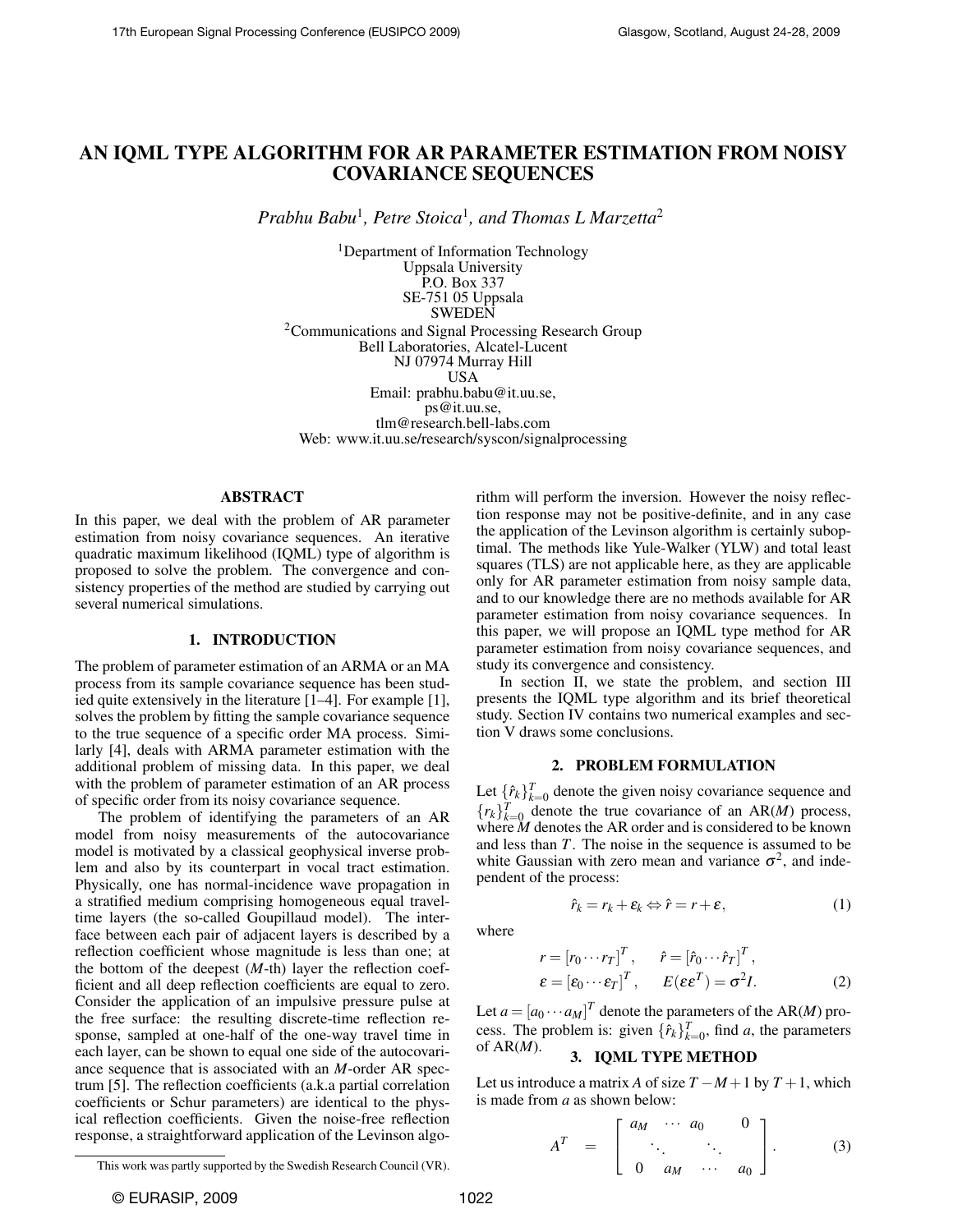The true covariance sequence  $r$  lies in the nullspace of matrix  $A^T$ , that is

$$
A^T r = 0. \tag{4}
$$

This follows from the fact that

$$
a_0r_k + a_1r_{k-1} + \dots + a_Mr_{k-M} = 0, \quad k = M, \dots, T. \tag{5}
$$

By premultiplying (1) with  $A<sup>T</sup>$  on both sides and using (4), we get

$$
A^T \hat{r} = A^T \varepsilon. \tag{6}
$$

This observation implies that asymptotically (for  $T \gg M$ ), the following minimization problem will yield the maximum likelihood estimate of *a*:

$$
\min_{\{a\}} \{f(a) \triangleq \hat{r}^T A (A^T A)^{-1} A^T \hat{r} \}.
$$
\n(7)

The above mentioned problem is highly nonlinear in *a*. And also the minimizer is not unique, because for any  $\rho \neq 0$ , the cost function will have the same value for ρ*a* and *a*. The nonuniqueness can be tackled by imposing the constraint that  $a_0 = 1$ , but it will still be hard to handle the nonlinearity. However in the literature, this kind of problems are handled effectively by an algorithm called the iterative quadratic maximum likelihood (IQML). The idea of IQML was introduced in [6] to handle a similar minimization problem in DOA estimation. According to the IQML principle, the minimization in (7) is solved iteratively as follows:

1. Initialize  $A<sup>T</sup>A = I$ , and solve the minimization problem to obtain  $\hat{a}_0$ :

$$
\hat{a}_0 = \min_{\{a\}} ||A^T \hat{r}||_2^2
$$
 s.t.  $u^T a = 1$ , (8)

where  $u = \begin{bmatrix} 1 & 0 \cdots 0 \end{bmatrix}^T$  constraints the first element of *a* to be 1, in order to avoid the trivial estimate  $a = 0$ .

2. For  $k = 1, 2, \ldots$ , end, solve the following minimization problem:

$$
\hat{a}_k = \min_{\{a\}} ||A^T \hat{r}||_W^2 \quad \text{s.t.} \quad u^T a = 1,
$$
 (9)

where  $W = (A_{k-1}^T A_{k-1})^{-1}$  and  $A_{k-1}^T$  is obtained from  $\hat{a}_{k-1}$  as in (3).

The iteration can be stopped when the change in *a* is negligibly small, that is  $||\hat{a}_k - \hat{a}_{k-1}||^2 / M < \varepsilon$ , where  $\varepsilon$  can be chosen around  $10^{-8}$ . The constrained minimization in (8) and (9) can be carried out easily as follows. At any iteration the cost function in (9) can be rewritten as

$$
\left| \left| A^T \hat{r} \right| \right|_W^2 \Leftrightarrow \left| \left| \hat{R}^T a \right| \right|_W^2 \tag{10}
$$

where  $\hat{R}$  is given by

$$
\hat{R}^T = \begin{bmatrix} \hat{r}_M & \hat{r}_{M-1} & \cdots & \hat{r}_0 \\ \hat{r}_{M+1} & \hat{r}_M & \cdots & \hat{r}_1 \\ \vdots & \vdots & \vdots & \vdots \\ \hat{r}_T & \cdots & \cdots & \hat{r}_{T-M} \end{bmatrix} . \qquad (11)
$$

So the constrained minimization in (9) can be rewritten as

$$
\min_{\{a\}} \left| \left| \hat{\mathcal{R}}^T a \right| \right|_W^2 \quad \text{s.t.} \quad u^T a = 1. \tag{12}
$$

The above problem is quadratic in *a* with a linear constraint; its solution can be written analytically as follows:

$$
\hat{a} = \frac{Q^{-1}u}{u^T Q^{-1}u},
$$
\n(13)

where  $Q = \hat{R}W\hat{R}^T$  (see, e.g., [7]).

Instead of constraining the first element of *a* to be equal to one, the norm of *a* can be constrained, such that  $a^T a = 1$ , in which case the solution equals the eigenvector corresponding to the minimum eigenvalue of *Q*. In general, the AR parameters obtained via the above mentioned procedure may lead to unstable systems for which the zeros of the polynomial,  $a(z) = a_0 + a_1 z^{-1} + \cdots + a_M z^{-M}$ , lie outside the unit circle. However, we have observed empirically that even at low values of signal to noise ratio (SNR) and *T*, the zeros of  $a(z)$  lie inside the unit circle. For  $T >> M$ , the above mentioned method requires about  $O(2T^3 - 4MT^2 + 3M^2T)$  flops to compute the solution at each iteration. In the next section, the convergence and consistency of the IQML type algorithm are discussed.

# 4. CONVERGENCE AND CONSISTENCY ANALYSIS

Convergence and consistency of IQML type algorithms in the array processing context are discussed in detail in [8, 9]. The IQML algorithm generally converges, but the convergence point might not be a stationary point of  $f(a)$  in (7). In general, the proposed IQML type method will converge, but not necessarily to a local minimum. This claim can be verified by carrying out a simple test as follows:

- 1. Obtain  $a_c$ , the convergence point of IQML type method, as discussed in equations (8) and (9).
- 2. Minimize the cost function,  $f(a) = \hat{r}^T A (A^T A)^{-1} A^T \hat{r}$ , via a nonlinear unconstrained minimization algorithm, initialized with  $a_c$ , to obtain the local minimum  $a_{loc}$ . For example the function "fminsearch" in MATLAB can be used to obtain *aloc*.
- 3. Find the normalized error,  $\frac{|f(a_c) f(a_{loc})|}{f(a_{loc})}$ .
- 4. If the normalized error is "zero", then IQML has converged to a local minimum, else the convergence point *a<sup>c</sup>* is not a local minimum.

As shown in the simulations in the next section, most of the time the IQML type method does not converge to a local minimum.

Next in this section, we will discuss the consistency (as *T*, the number of covariance lags, tends to infinity) of the algorithm. At moderate and low SNRs, the first step in the IQML algorithm will always give biased estimates. However it is important to note that the consistency of the IQML algorithm does not depend on the bias in  $\hat{a}_0$ , the estimate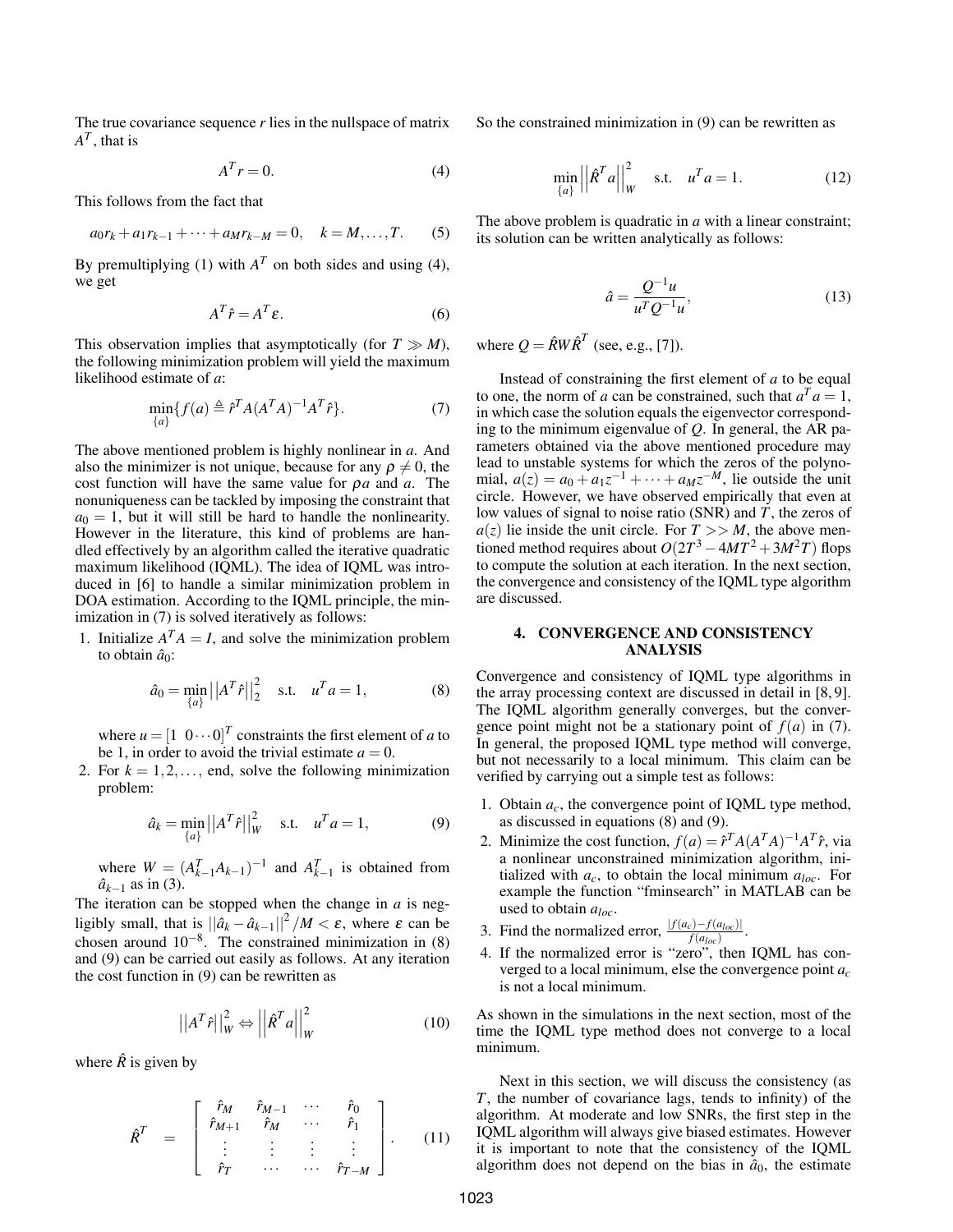

Figure 1: True pole locations of AR(2) process.

from the first step of the IQML algorithm.

Let us rewrite the cost function in (8) as

$$
f(a) = \hat{r}^T A A^T \hat{r}.
$$
 (14)

Substituting (1) into (8), we get

$$
f(a) = r^T A A^T r + 2r^T A A^T \varepsilon + \varepsilon^T A A^T \varepsilon.
$$
 (15)

Taking expectation and using a trace property yield:

$$
E(f(a)) = rT A AT r + 2tr(A AT E(\varepsilon) rT) + tr(A AT E(\varepsilon \varepsilonT)).
$$
 (16)

Because the noise in the covariance sequence is white with zero mean, we get

$$
E(f(a)) = rT A AT r + \sigma2 tr(A AT). \qquad (17)
$$

Using (10) and (3), the above expression can be rewritten as

$$
E(f(a)) = a^T R R^T a + \sigma^2 (T - M + 1)(a^T a).
$$
 (18)

Dividing the above expression by  $\frac{1}{T}$  on both sides and applying the limit  $T \rightarrow \infty$ , we get

$$
\lim_{T \to \infty} \frac{1}{T} E(f(a)) = \lim_{T \to \infty} \frac{1}{T} a^T R R^T a + \lim_{T \to \infty} \frac{\sigma^2 (T - M + 1)}{T} (a^T a)
$$

$$
= \lim_{T \to \infty} \frac{1}{T} a^T R R^T a + \sigma^2 (a^T a). \tag{19}
$$

The first term in the right hand side of the equation (19) will attain its minimum value zero only at *atrue*, the true value of the *a*. So at high SNRs (low  $\sigma^2$ ), the first step of the IQML algorithm will give a good estimate of *a*. However at low SNRs (high  $\sigma^2$ ), the second term in (19) dominates the first



Figure 2: IQML estimated pole locations of AR(2) process for 50 trials,  $SNR = 5dB$ ,  $T = 50$ .



Figure 3: True pole locations of AR(4) process.



Figure 4: IQML estimated pole locations of AR(4) process for 50 trials,  $SNR = 5dB$ ,  $T = 50$ .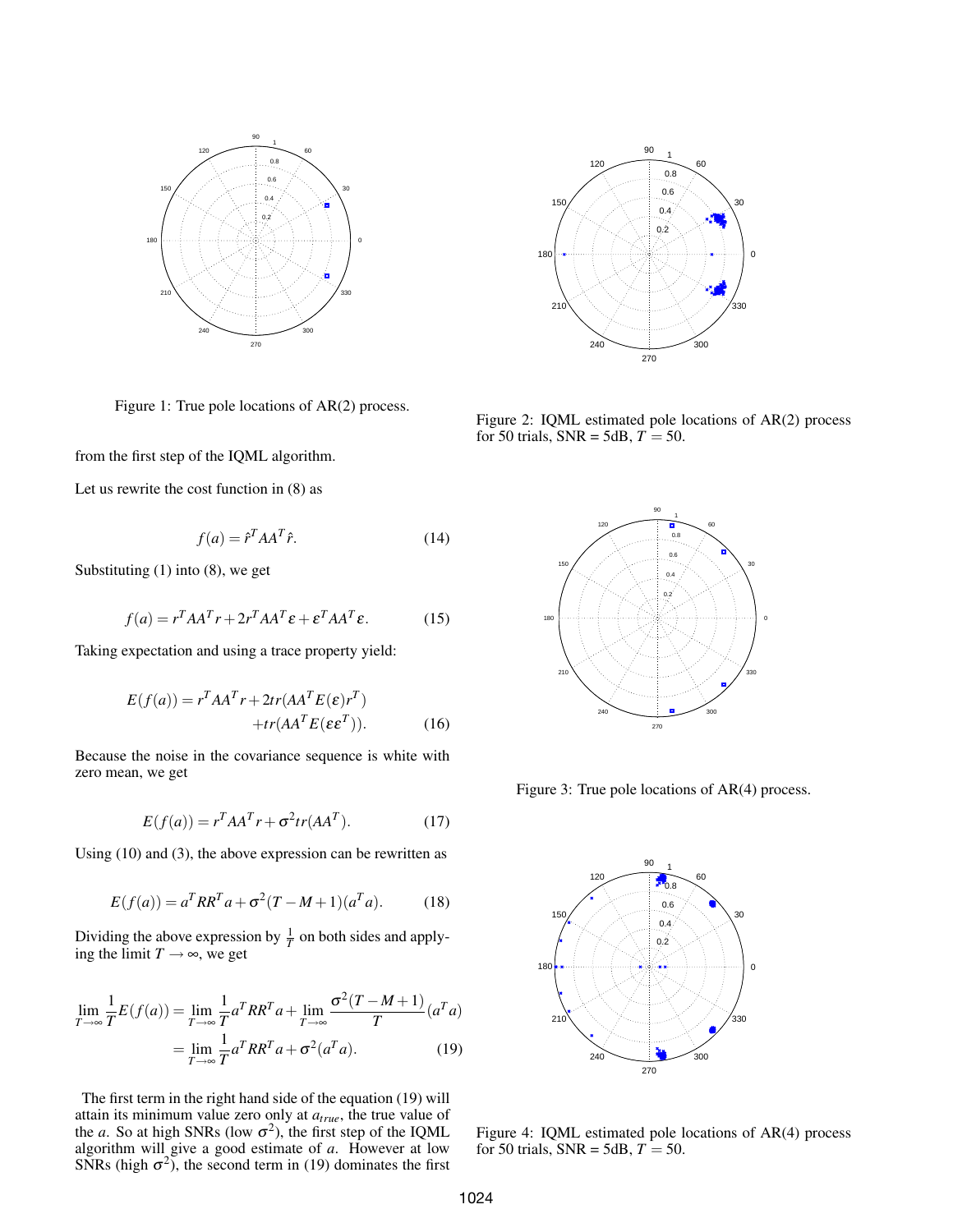

term in the cost function, so the estimate of *a* obtained by minimizing that cost function will be biased towards zero.

Regarding the consistency analysis of step 2 (9) of IQML, it is more complicated to analyze the iterations. In [8, 9], the authors have derived the necessary condition for consistency for the same sort of algorithm. By following the derivation in [8], the necessary condition for consistency of step 2 (9), is given by

$$
V^T P a_{true} = 0,
$$
\n
$$
P = U^T (I \otimes (A_{true}^T A_{true})^{-1}) U,
$$
\n(20)

where *U* and *V* are given by

$$
vec(AT) = Ua
$$
  
\n
$$
I = [u \ V].
$$
 (21)

From equation (20), it is readily seen that for the IQML algorithm to be consistent, *Patrue* should lie in the nullspace of  $V^T$ , which is too restrictive to hold in general. The inconsistency of the IQML algorithm can also be explained simply as follows: for higher values of *T*, the true covariance sequence of the finite order AR process will be close to zero, and the sample covariance sequence will be made only of noise, so the performance of IQML algorithm (or of any other algorithm, for that matter) will not improve with the increasing of value of *T*.

## 5. NUMERICAL RESULTS

In this section, we will use the IQML type method in two examples, a second order and a fourth order AR process with coefficients:



Figure 6: MSE vs SNR,  $T = 50$ .

1.  $a = [1 - 1.5 \ 0.7]^T$ . 2.  $a = [1 - 1.6408 \space 2.2044 - 1.4808 \space 0.8145]^T$ .

For each example, 500 Monte Carlo simulations are carried out on the noisy covariance sequence generated from the true covariance sequence and white Gaussian noise of zero mean and a certain variance, and the following results are shown:

- 1. The estimated pole locations of the AR process.
- 2. Mean square error (MSE) of estimated coefficients versus signal to noise ratio (SNR) and *T*.
- 3. Convergence of IQML estimate to a local minimum (we will show the averaged value of  $\frac{|f(a_c)-f(a_{loc})|}{f(a_{loc})}$  versus SNR).

The MSE analysis has been carried out to analyze the consistency of the IQML estimate and the convergence analysis has been carried out to show that the IQML will not always converge to a local minimum.

The plots in Fig. 1, Fig. 3, Fig. 2 and Fig. 4 show the true and the IQML estimates of the pole locations of the two AR processes. As indicated in the discussion in section III about the stability of the system, it is clearly seen that all the estimated poles lie inside the unit circle. Furthermore, the estimated pole locations are quite accurate in most realizations. Regarding the convergence of the IQML, the plot in Fig. 5 of  $E\left(\frac{|f(a_c)-f(a_{loc})|}{f(a_c)}\right)$  $\frac{f(z)-f(a_{loc})}{f(a_{loc})}$  vs SNR, shows that indeed the IQML type method does not necessarily converge to a local minimum. It shows that only at high SNRs, the IQML type method converges to or very near to a local minimum.

The plot in Fig. 6 shows the variation of MSE vs SNR; it is clearly seen from the figure that the MSE decreases with increasing SNR. Fig. 7 shows the variation of MSE vs SNR for the estimates from the first and the final step of the IQML; it is seen from the figure that the estimates from the final step are more accurate than the estimates from the first step